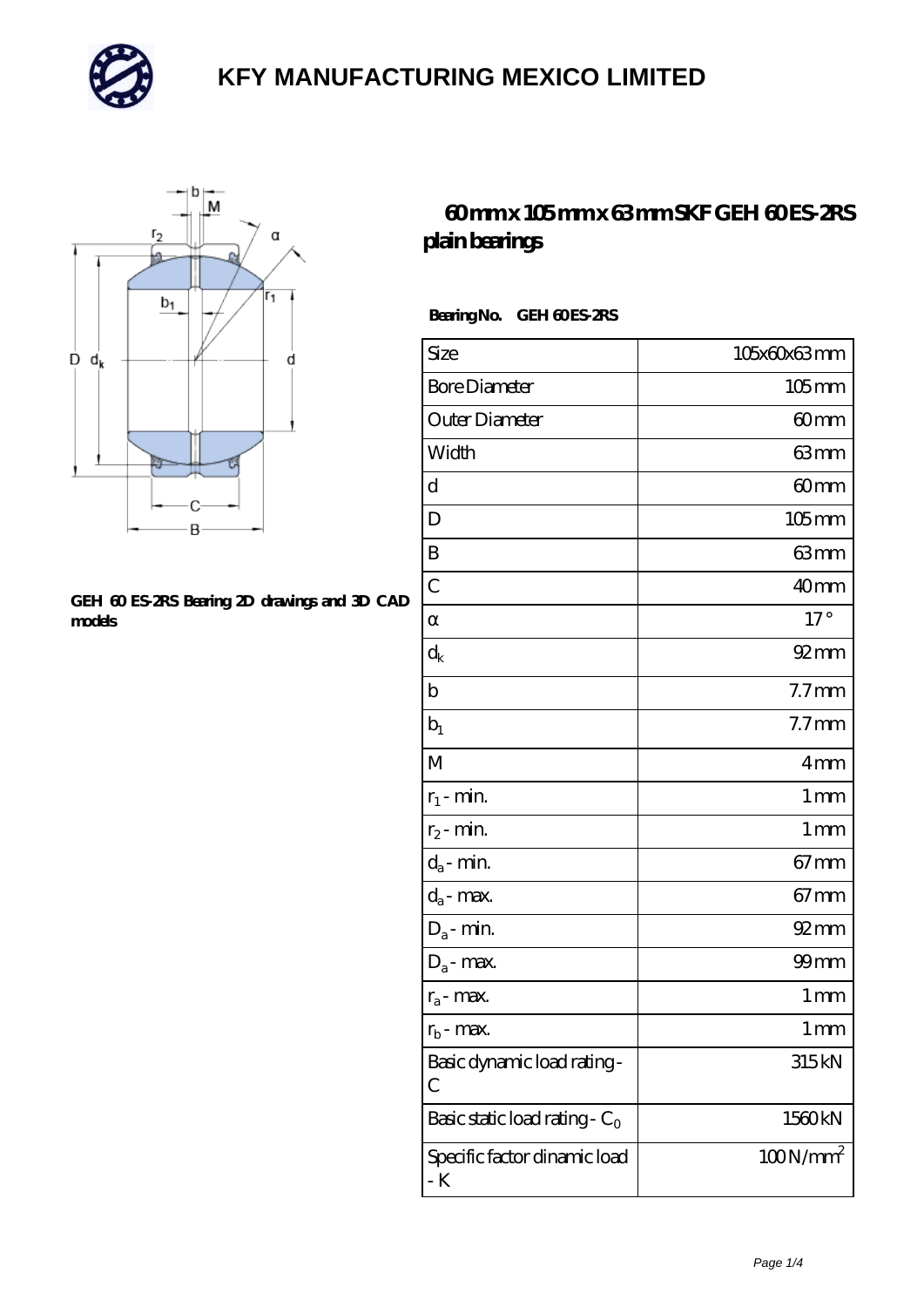

| $K_{O}$                 | $500N/mm^2$                                                                                                                                                            |
|-------------------------|------------------------------------------------------------------------------------------------------------------------------------------------------------------------|
| $Constant - KM$         | 330                                                                                                                                                                    |
| Category                | Spherical Plain Bearings -<br>Radial                                                                                                                                   |
| Inventory               | 0 <sup>0</sup>                                                                                                                                                         |
| Manufacturer Name       | SKF                                                                                                                                                                    |
| Minimum Buy Quantity    | N/A                                                                                                                                                                    |
| Weight / Kilogram       | 2065                                                                                                                                                                   |
| Product Group           | <b>BO4264</b>                                                                                                                                                          |
| Self Aligning           | Yes                                                                                                                                                                    |
| Rolling Element         | Spherical Plain                                                                                                                                                        |
| Material - Outer Member | <b>Steel</b>                                                                                                                                                           |
| Material - Ball         | Steel                                                                                                                                                                  |
| Material - Liner        | Not Applicable                                                                                                                                                         |
| Relubricatable          | Yes                                                                                                                                                                    |
| Enclosure               | 2 Seals                                                                                                                                                                |
| <b>Other Features</b>   | 2 Piece   Larger Tilt Angle  <br>Double Lip Seals  <br>Lubrication Hole and an<br>Annular Groove in Both<br>Rings                                                      |
| Long Description        | 60MM Bore; 40MM<br>Housing Width; 105MM<br>Outside Diameter; Spherical<br>Plain; Steel Outer Member;<br>Steel Ball; No Liner; 63MM<br>Overall Width;<br>Relubricatable |
| Inch - Metric           | Metric                                                                                                                                                                 |
| Category                | Plain Bearings Spherical<br>Radial                                                                                                                                     |
| <b>UNSPSC</b>           | 31171515                                                                                                                                                               |
| Harmonized Tariff Code  | 8483308070                                                                                                                                                             |
| Noun                    | Bearing                                                                                                                                                                |
| Keyword 3               | Spherical                                                                                                                                                              |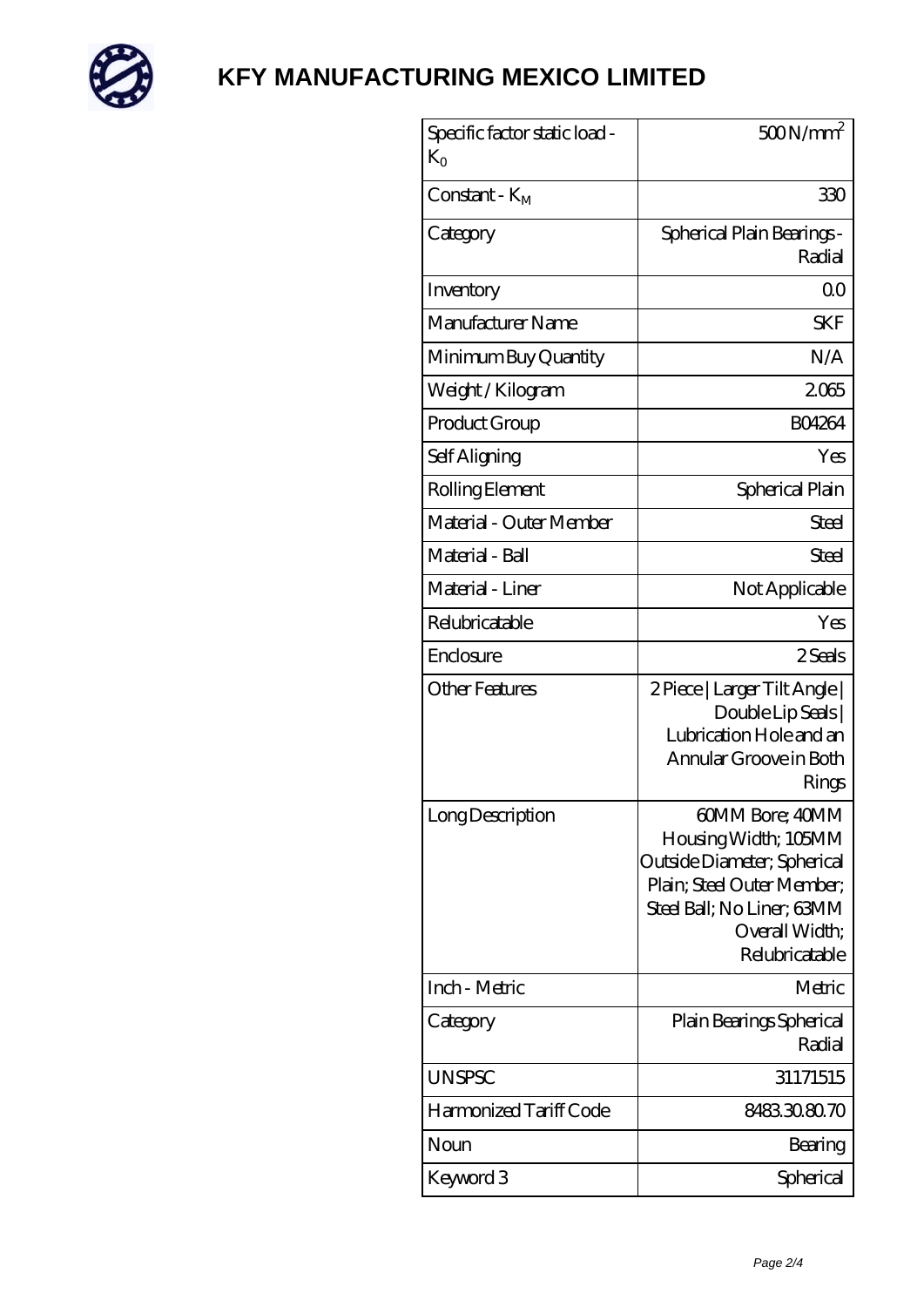

| Keyword String                                  | Plain Spherical Radial                      |
|-------------------------------------------------|---------------------------------------------|
| Manufacturer URL                                | http://www.skf.com                          |
| Manufacturer Item Number                        | GEH 60ES-2RS                                |
| Weight/LBS                                      | 5.291                                       |
| Overall Width                                   | 248Inch   63Millimeter                      |
| Housing Width                                   | 1.575 Inch   40 Millimeter                  |
| Outside Diameter                                | 4134 Inch   105 Millimeter                  |
| Bore                                            | 2362Inch   60Millimeter                     |
| bore diameter:                                  | 60mm                                        |
| inner ring material:                            | Chrome Steel                                |
| outside diameter:                               | $105$ mm                                    |
| outer ring width:                               | 40 <sub>mm</sub>                            |
| misalignment angle:                             | $17^\circ$                                  |
| overall width:                                  | 63mm                                        |
| inner ring width:                               | 63mm                                        |
| radial static load capacity:                    | 1560kN                                      |
| bearing type:                                   | Radial                                      |
| radial dynamic load<br>capacity:                | 315 <sub>kN</sub>                           |
| lubrication type:                               | Requires Lubrication                        |
| operating temperature<br>range:                 | $-30$ to + 130 $^{\circ}$ C $^{\circ}$<br>F |
| closure type:                                   | Sealed                                      |
| manufacturer upc number:                        | 7316577003263                               |
| outer ring material:                            | Chrome Steel                                |
| Lubricant                                       | Regular relubrication-<br>grease            |
| Design (sliding contact<br>surface combination) | Steel/steel                                 |
| Sealing solution                                | Double-lip seals                            |
|                                                 | $17^{\circ}$                                |
| $\rm d_k$                                       | $92 \text{mm}$                              |
| $b_1$                                           | 7.7 <sub>mm</sub>                           |
|                                                 |                                             |